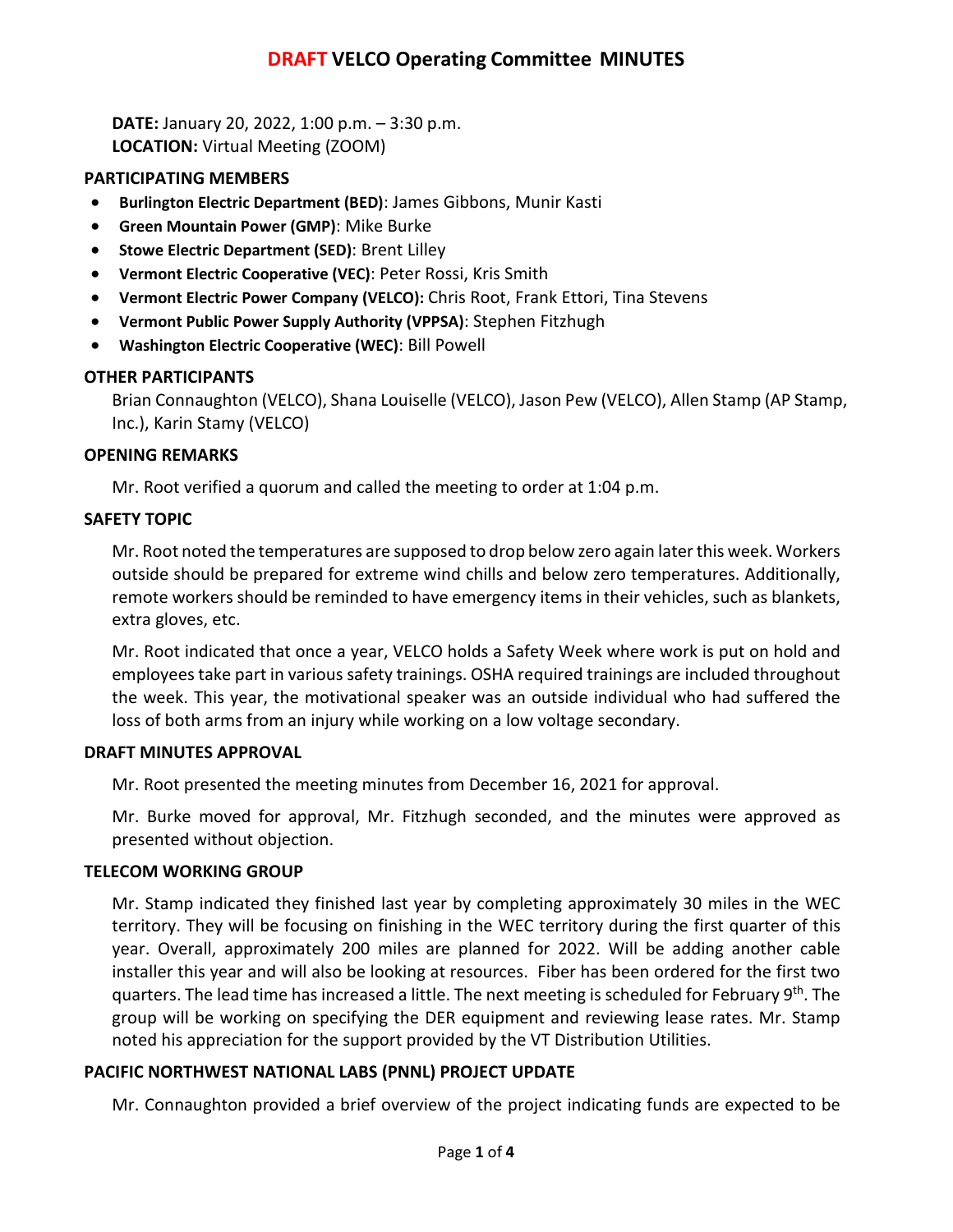# **DRAFT VELCO Operating Committee MINUTES**

directed to Vermont through a partnership with the Pacific Northwest National Laboratory (PNNL) with the goal to demonstrate that grid information can be used to inform grid operations. The first use case will be underfrequency load shedding decision support. VELCO has submitted the proposal and is currently awaiting the results of the review process, with the expectation the project should be awarded some time in February. Mr. Connaughton indicated a subcommittee of the OC would be a good way to engage the VT Distribution Utilities and support the project. This approach was also included in the proposal to provide a means for DU participation. Mr. Connaughton expects to have another update at the next meeting, along with a clearer ask on the subcommittee. One potential consequence of signing the contract, could be that the contractual requirement on government contractors to have all their employees vaccinated would be applied to VELCO. This order has been stayed in the courts, but it has not been definitely resolved. VELCO is expected to sign the contract in February and is monitoring the situation closely.

### **K42 UPDATE**

Mr. Ettori indicated the project was presented today at Planning Advisory Committee. Prior to the meeting, VELCO did some outreach to various stakeholders since ISO-NE was going to be looking for feedback from stakeholders on the proposal at the meeting. Overall the feedback and comments were positive. The next step will be to present at the Reliability Committee (RC). Following that, there would be a vote at the Reliability Committee. The decision will revolve around whether the incremental cost of the larger bundled conductor will be paid regionally or by VT (\$6M). The VELCO analysis showed that the larger conductor is economic based on losses reduction using similar to energy efficiency economic analysis. ISO-NE has been questioning this approach as it is new to them but very common with distribution utilities and NE regulators. There are other benefits both engineering and generation operations to the VELCO solution.

#### **ISO UPDATE**

Mr. Ettori provided an update on various items:

- Setting up a call with the Transmission Owners (TO) and ISO-NE to discuss FERC Order 881, which requires Transmission Providers to implement ambient-adjusted ratings. Filing with FERC is a compliance obligation for ISO. It is the TO's responsibility to rate the line. Currently only have summer/winter ratings. ISO will need to figure out how to implement this on their end. There is a big push behind this nationally.
- Received another protest on the behind-the-meter proposal. Responses were previously submitted to FERC. The expectation is to hear back some time in February.
- FERC Order 2222 aggregation of DERs was approved at the Participants meeting. 75% were in favor. Small scale DER (150 KW or above) will be able to participate in the markets.
- Minimum Price Offer Rule is going forward in the short term. VELCO is currently reviewing to determine impact and best position to take.

## **LOAD SHED PROGRESS**

Mr. Pew indicated that a Winter Readiness Task Force has been formed. Their first meeting was last week. As a result of the meeting, VT Distribution Utilities are currently reaching out to Municipalities in their areas to discuss coordination and expectations if rotating outages were to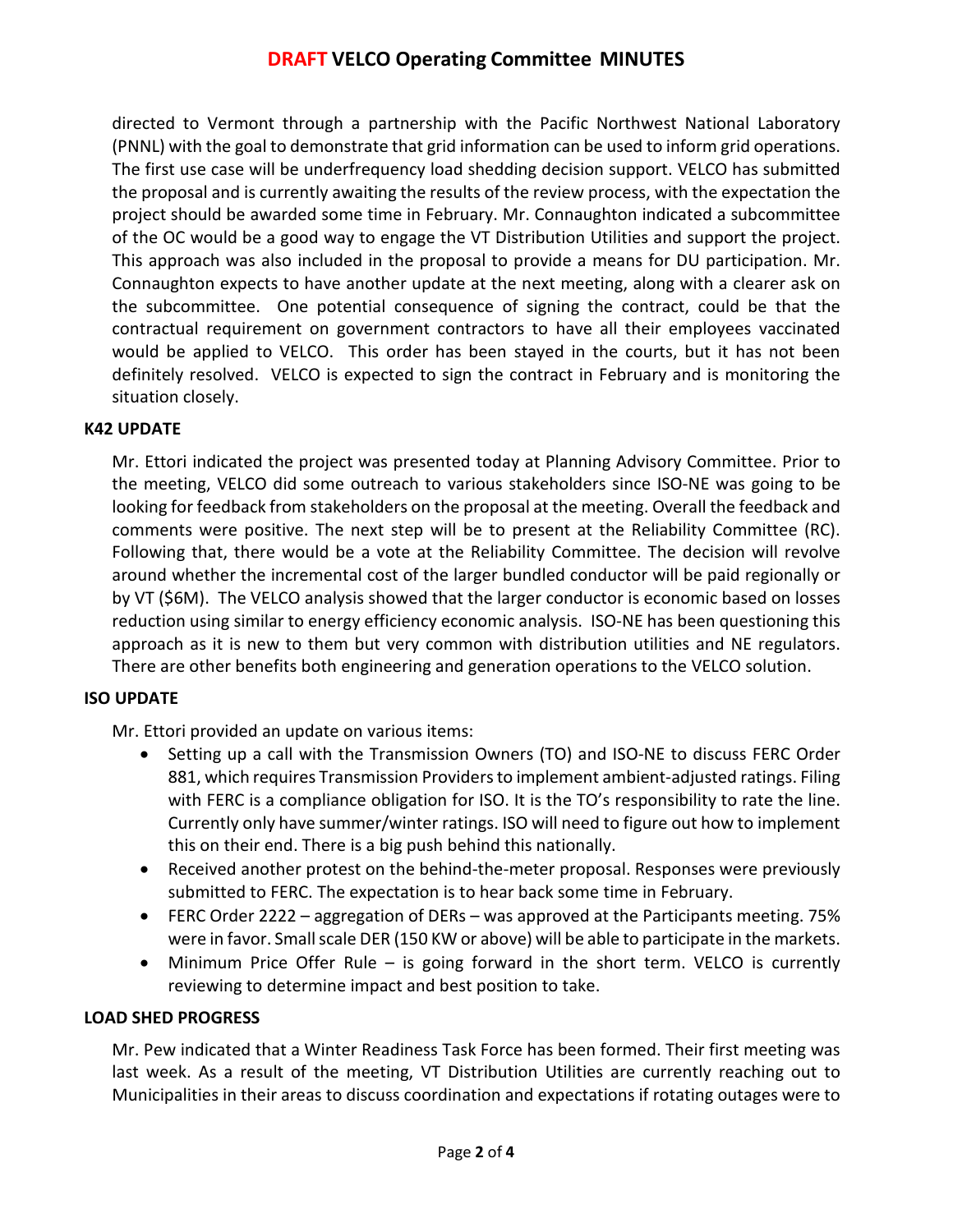occur. The goal of these conversations is collaboration and to clear up any misconceptions that may exist. Mr. Pew noted the Winter Readiness Task Force will be meeting every other week and will include a review of ISO-NE's 21-Day Energy Assessment Forecast and Report.

## **VTAM UPDATE**

Ms. Stamy indicated, as noted during a previous OC meeting, the Vermont Transmission Administration Manual (VTAM) will be going through a review and update this year. Ms. Stamy is in charge of this review. As part of the review and update, she will be recommending the VTAM function as a cost-allocation document, eliminating empty chapters and administration of the OATT. She may also be recommending severing the OC Bylaws from the VTAM and making them a stand-alone document. Additional research will be done first to see if this makes sense. A redlined draft will be coming soon.

### **COVID-19 UPDATE**

Mr. Root noted VELCO reverted back to remote working following Christmas due to expected increase in cases. There have been more cases recently with employees, but all have been mild in nature. The overall vaccination rate is approximately 96%.

Mr. Burke indicated GMP had previously planned to bring office personnel back in November, but this was paused. Operationally, most supervisors and leaders are in the office and masked when moving around. GMP is experiencing higher cases, but all have been mild in nature. Overall vaccination rate is mid-80%. GMP is adjusting masking mandates for within vehicles based on booster status. Outcome of close contacts has changed based on recent guidelines. GMP is also doing test to stay.

Mr. Rossi noted VEC's vaccination rate is over 90%. Office personnel are currently working remotely. A few managers are in the office. There are no in-person/group meetings allowed at this time. Additionally, no intermixing of crews is currently allowed. Some cases with employees, but all have been mild in nature. Mr. Rossi also noted that VEC now has a fully operational backup control center, which allows the split of control center operations.

Mr. Gibbons noted BED had been working on a modified work from home policy which would have employees in the office 2-3 days, but with the recent case increases, employees are allowed to work from home more at this time. KN95 masks are required for those in the office.

Mr. Powell noted WEC is similar to others. Work from home is now more optional than previously. Since the holiday, WEC has closed public access except with appointment only.

Mr. Fitzhugh indicated the students are back at Norwich. They are seeing about 5-10% of cases. With respect to municipality, Northfield is still open. Most are vaccinated. Unsure about the other municipalities.

#### **OTHER BUSINESS**

#### **Open discussion**

- Appointment of Dave Kresock Washington Electric Cooperative
	- o Mr. Root noted Mr. Kresock is replacing Ms. Richards. He indicated Mr. Dunn has provided his approval for this replacement.